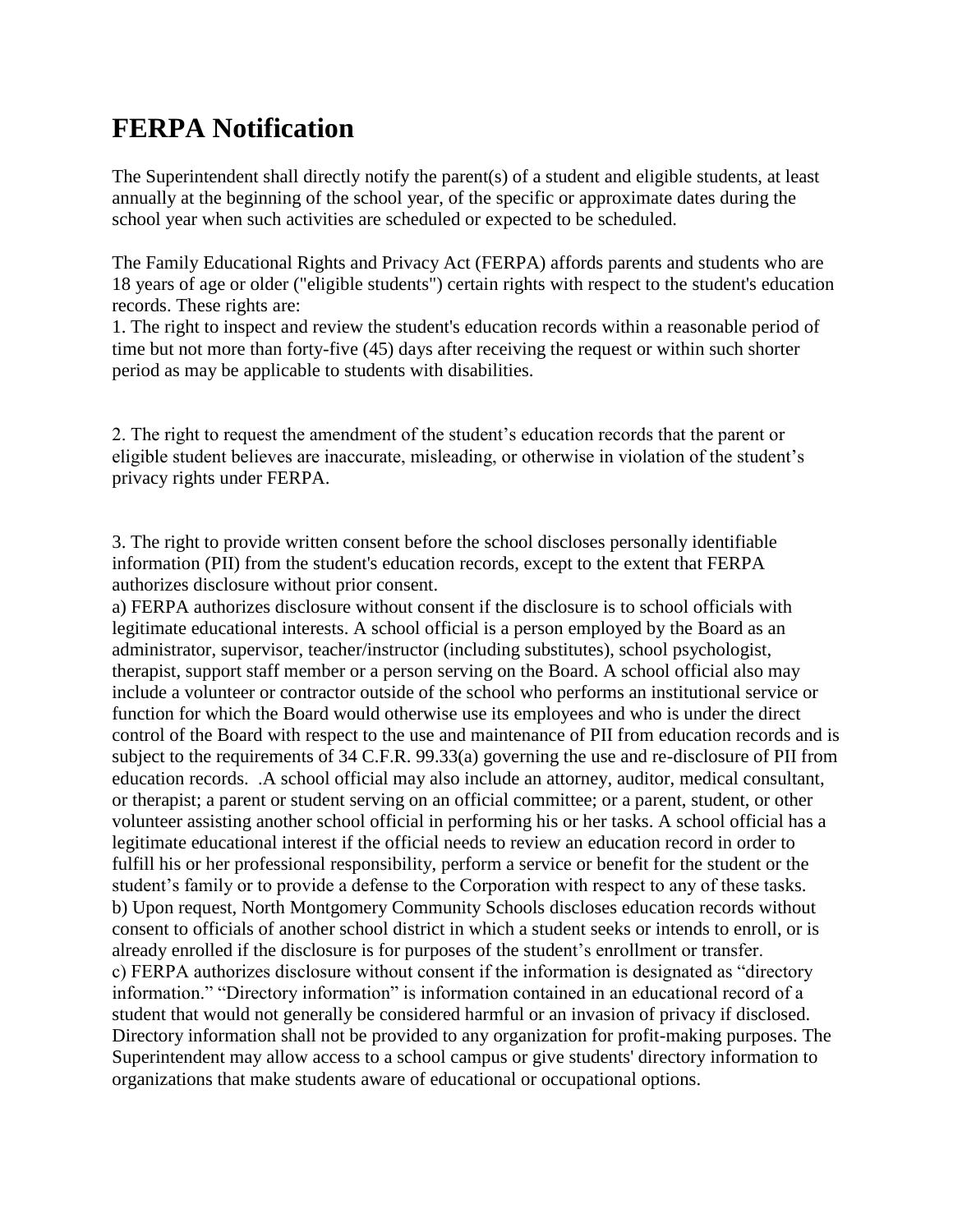The Board designates as student "directory information": a student's name; address; telephone number; date and place of birth; e-mail address; photograph; major field of study; grade level; participation in officially recognized activities and sports; height and weight, if a member of an athletic team; dates of attendance; date of graduation; type of diploma awarded; awards received; honor rolls; scholarships.

The Board designates school-assigned email accounts as "directory information" for the limited purpose of facilitating students' registration for access to various online educational services, including mobile applications/apps that will be utilized by the student for educational purposes. School assigned email accounts shall not be released as directory information beyond this limited purpose and to any person or entity but the specific online educational service provider.

In accordance with Federal law, the Board shall comply with FERPA when releasing students' information to a recruiting officer for any branch of the United States Armed Forces or an institution of higher education who requests such information.

Parents and eligible students may refuse to allow the Corporation to disclose any or all of such "directory information" upon written notification to the Corporation within ten (10) days after receipt of the Superintendent's annual public notice.

4. The right to file a complaint with the U.S. Department of Education concerning alleged failures by North Montgomery Community Schools to comply with the requirements of FERPA.